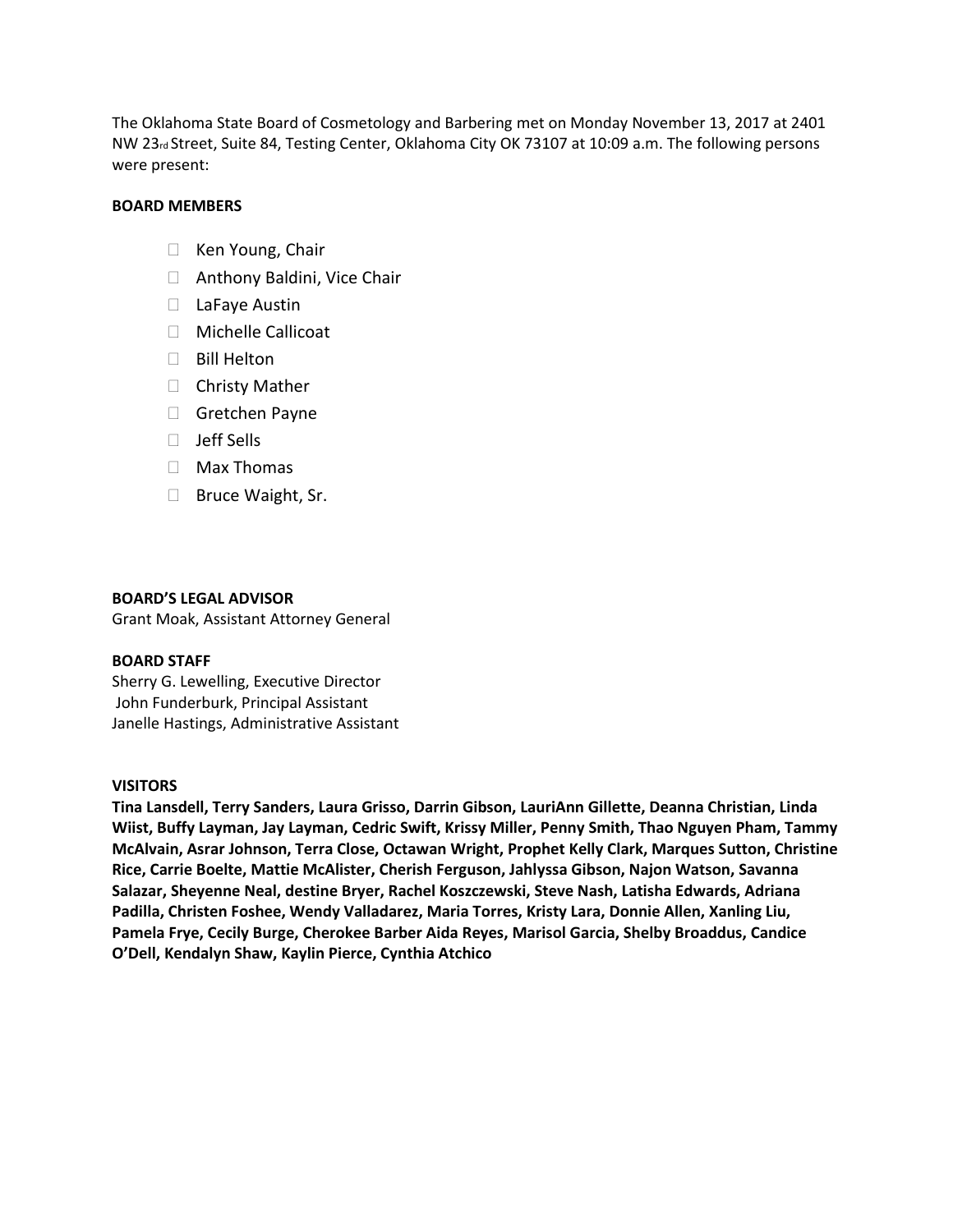Page 2 and 2 and 2 and 2 and 2 and 2 and 2 and 2 and 2 and 2 and 2 and 2 and 2 and 2 and 2 and 2 and 2 and 2 and 2 and 2 and 2 and 2 and 2 and 2 and 2 and 2 and 2 and 2 and 2 and 2 and 2 and 2 and 2 and 2 and 2 and 2 and 2 November 13, 2017 Oklahoma State Board of Cosmetology and Barbering Board Meeting Minutes

# **1. CALL TO ORDER**

Chair Young called the meeting to order. (The meeting agenda had been properly posted and agenda-ized)

Swearing in of new board members Michelle Callicoat, Jeffrey Sells and Bruce Waight Sr. by Chair Ken Young.

# **2. ROLL CALL**

**Quorum was established with roll call. The following persons answered roll call:** 

- 1. Ken Young, Chair
- 2. Anthony Baldini, Vice Chair
- 3. LaFaye Austin
- 4. Michelle Callicoat
- 5. Bill Helton
- 6. Christy Mather
- 7. Gretchen Payne
- 8. Jeff Sells
- 9. Max Thomas (note: Mr Thomas had to leave at 12:35 pm)
- 10. Bruce Waight Sr.

**3.** Public Comment – Opportunity for the Board to Receive Public Comment – Each speaker is limited to three minutes. Comments must be related to items listed on the agenda

No formal requests to speak had been received.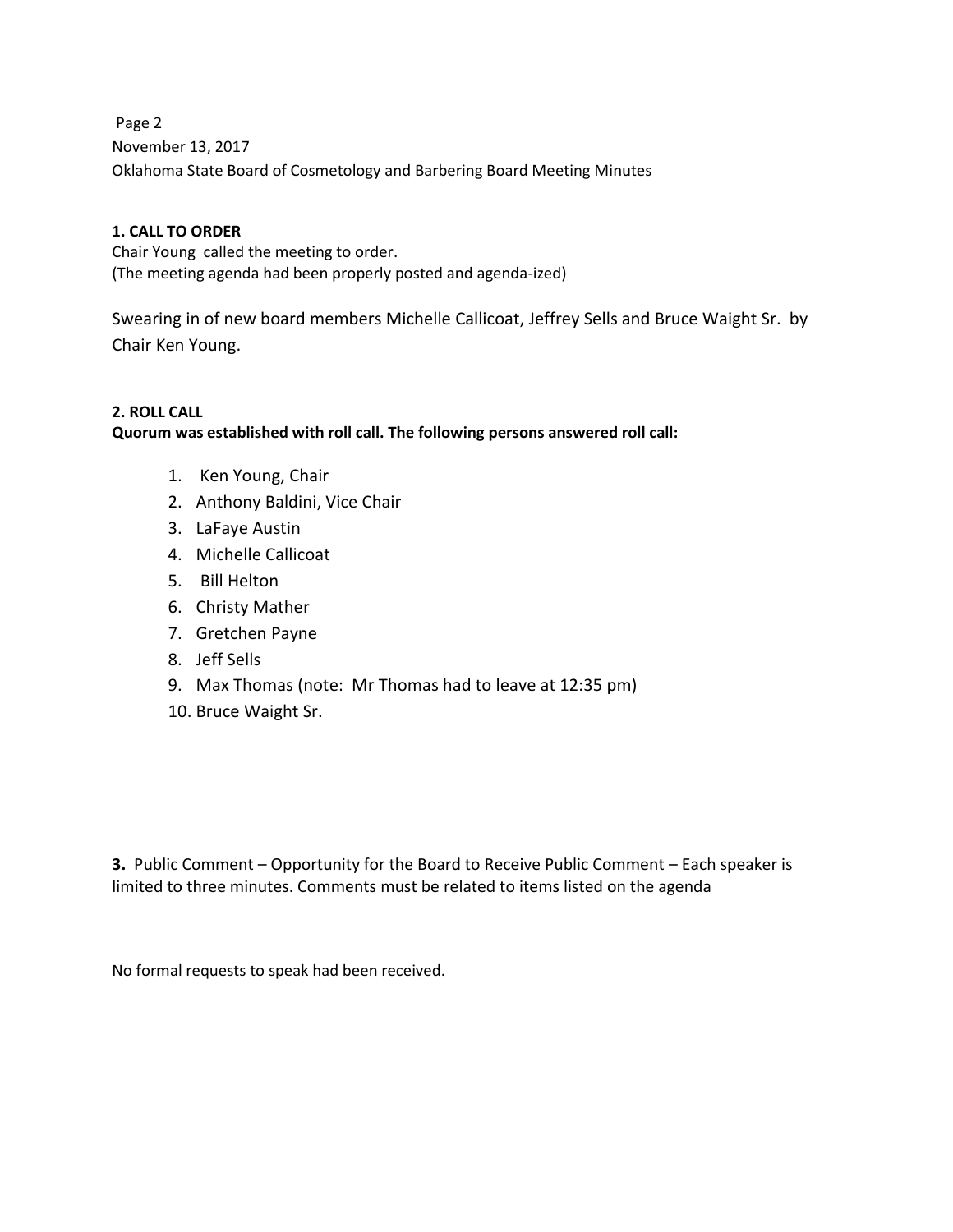Page 3 November 13, 2017 Oklahoma State Board of Cosmetology and Barbering Board Meeting Minutes

**4**. Discussion and Possible Action To Approve or Disapprove Budget Report (September 1, 2017 to October 31, 2017) – Latisha Edwards, OMES, Agency Business Services Ms. Edwards gave a verbal and written report stating that all departments are operating under budget

A motion was made by Mr. Thomas and seconded by Ms. Austin to approve the budget report as presented.

Baldini, yes; Austin, yes; Callicoat, yes; Mather, yes; Payne, yes; Sells, yes; Thomas, yes; Waight, yes.

Motion carried.

(NOTE: Mr. Helton was out of the room during this vote.)

**5.** Discussion and Possible Action To Approve or Disapprove Board Meeting Minutes from September 11, 2017 Board Meeting

A motion was made by Ms. Payne and seconded by Mr. Thomas to approve the Board Meeting Minutes from September 11, 2017 Board Meeting

Baldini, yes; Austin, yes; Callicoat, yes; Mather, yes; Payne, yes; Sells, yes; Thomas, yes; Waight, yes.

Motion carried.

(NOTE: Mr. Helton was out of the room during this vote.)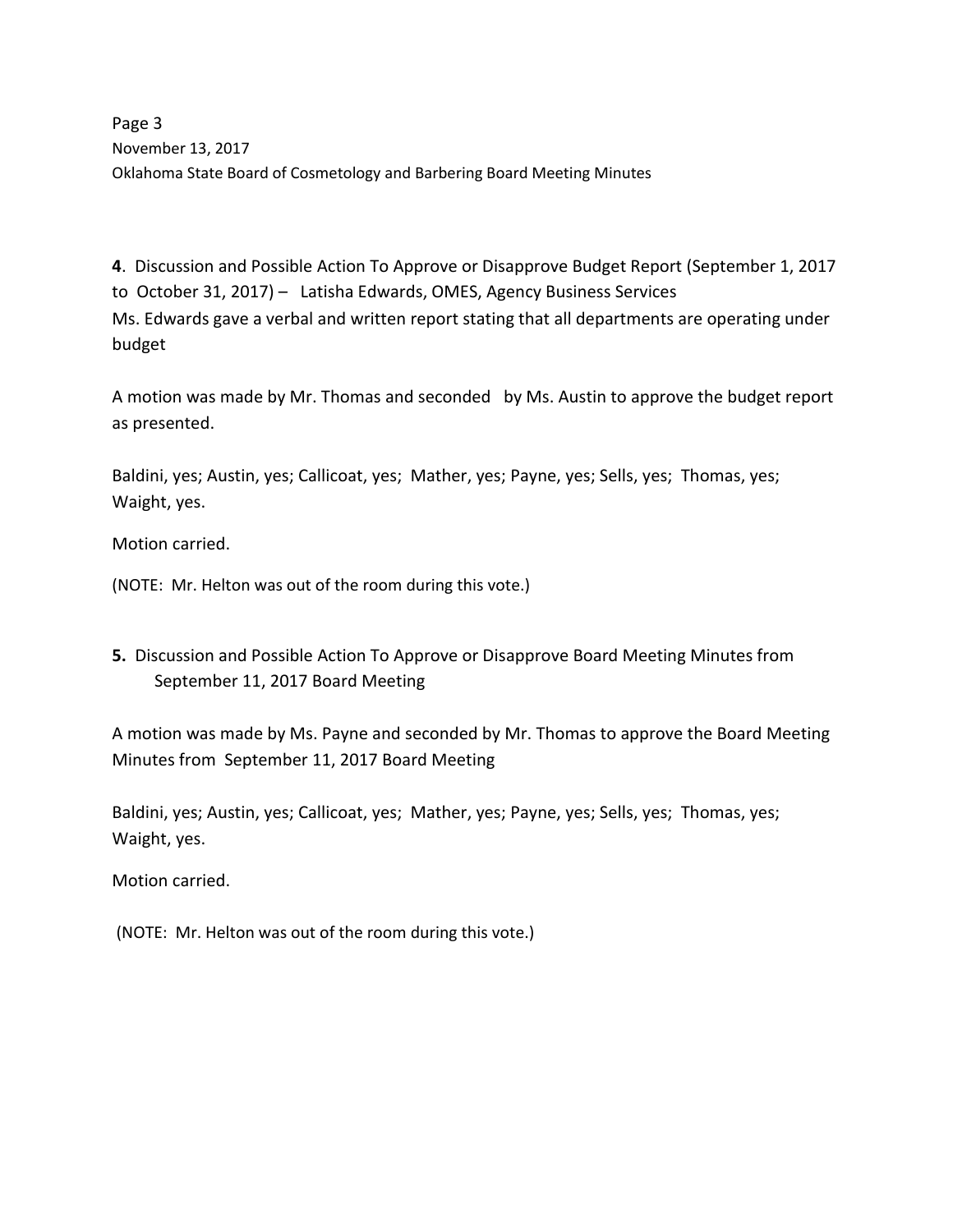November 13, 2017

Oklahoma State Board of Cosmetology and Barbering Board Meeting Minutes

**6**. Discussion and Possible Action Pursuant to OAC 175:20-5-1(C) to Approve, Disapprove or Place Probationary Conditions on Applications for Massage Therapist Licensure Submitted By:

 Yang Ling Liu – Application #173243 Melina Lin – Application #174076 Yijie Wang – Application #174074 Yaqing Wang – Application #157372

Mr. Moak stated that all applicants had withdrawn their applications and no action nor vote were needed.

**7.** Director's Report – Sherry G. Lewelling Deregulation

Ms. Lewelling first welcomed the new board members and also Krissy Miller and her students from SW Tech Center in Altus. Ms. Lewelling said the most important item in her report is the threat of deregulation of the cosmetology industry in the State of Oklahoma. She provided statistics and numbers from the National Census Bureau regarding the impact of the industry within the state. The cosmetology industry generates \$600 million a year in services and provides opportunities for more women to own their own businesses. Over the last decade the job market in the Cosmetology industry has increased 24%, which is 20% more than the overall job market during the same time period.

As a regulatory board, we are self sustaining, functioning totally on license fees, we have the lowest licensing fee in the nation (\$25.00 for cosmetology/barber/nail tech/esthetician and we contribute 10% of our revenue to the State's General Fund (over \$600,000 in the past five years) We license 37,000 individual licenses in Oklahoma, 5,600 establishments and 80 schools who educate 3,000-4,000 students on any given day.

Cosmetologists must learn to mix harsh chemicals, use sharp instruments and hot tools on the hair, skin and nails; learn anatomy, physiology, chemistry, and learn the difference between contagious and non-contagious diseases and disorders. The reason we regulate is because of the diseases like MRSA, Hepatitis and others that can be spread from services.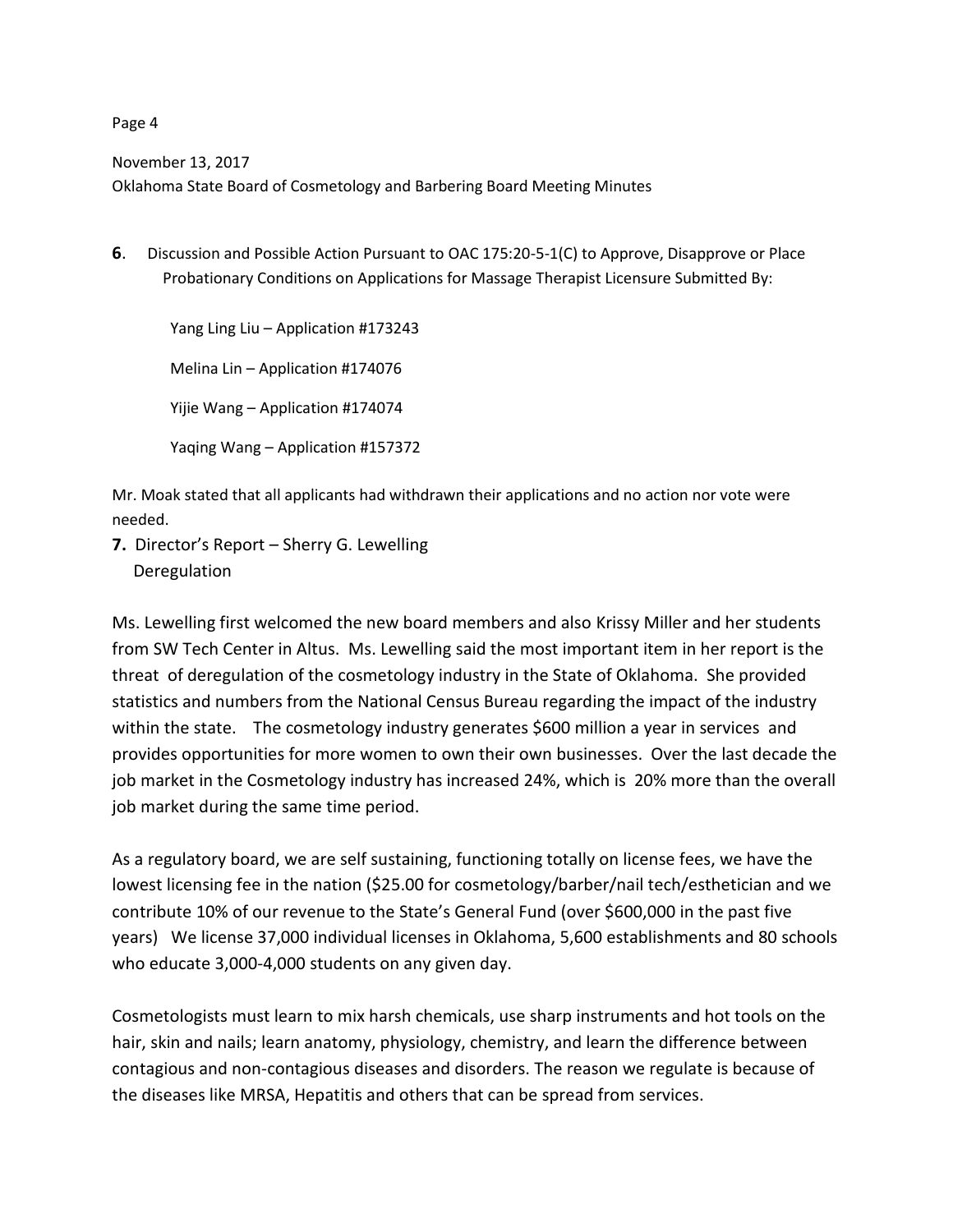November 13, 2017 Oklahoma State Board of Cosmetology and Barbering Board Meeting Minutes

Directors report, continued.

Ms Lewelling also mentioned the very real concern of the human trafficking industry and how the cosmetology industry is the number 1 portal in human trafficking.

Legislators want to hear from their constituents, we'd rather fight the fight now rather than wait till it's on paper in the form of a bill.

Chair Young opened the floor for public comment.

Comments were heard from Prophet Kelly Clark, Marques Sutton, Krissy Miller, Buffy Layman, Tara Close, LauriAnn Gillette, all expressed valid concerns over the prospect of deregulation and the impact of public safety.

8. Massage Therapy Act – Laura Grisso, Chair Discussion and Possible Action to Seek Amendments to the Massage Therapy Practice Act (59 O.S. sec. 4200.1 – 4200.14) as recommended by the Advisory Board for Massage Therapy.

Ms. Grisso stated that two major changes were adding requirement for establishment license and reopening the grandfathering period. There was much discussion regarding the requirements for continuing education for Massage Therapists and whether that would place an undue hardship on licensees.

A motion was made by Mr. Thomas and seconded by Ms. Payne to approve Amendments to the Massage Therapy Practice Act (59 O.S. sec. 4200.1 – 4200.14) as recommended by the Advisory Board for Massage Therapy and as recommended by Mr. Moak.

Baldini, yes; Austin, yes; Callicoat, yes; Helton, no; Mather, no; Payne, yes; Sells, yes; Thomas, yes; Mr. Waight recused himself from this vote.

Motion carried 6-2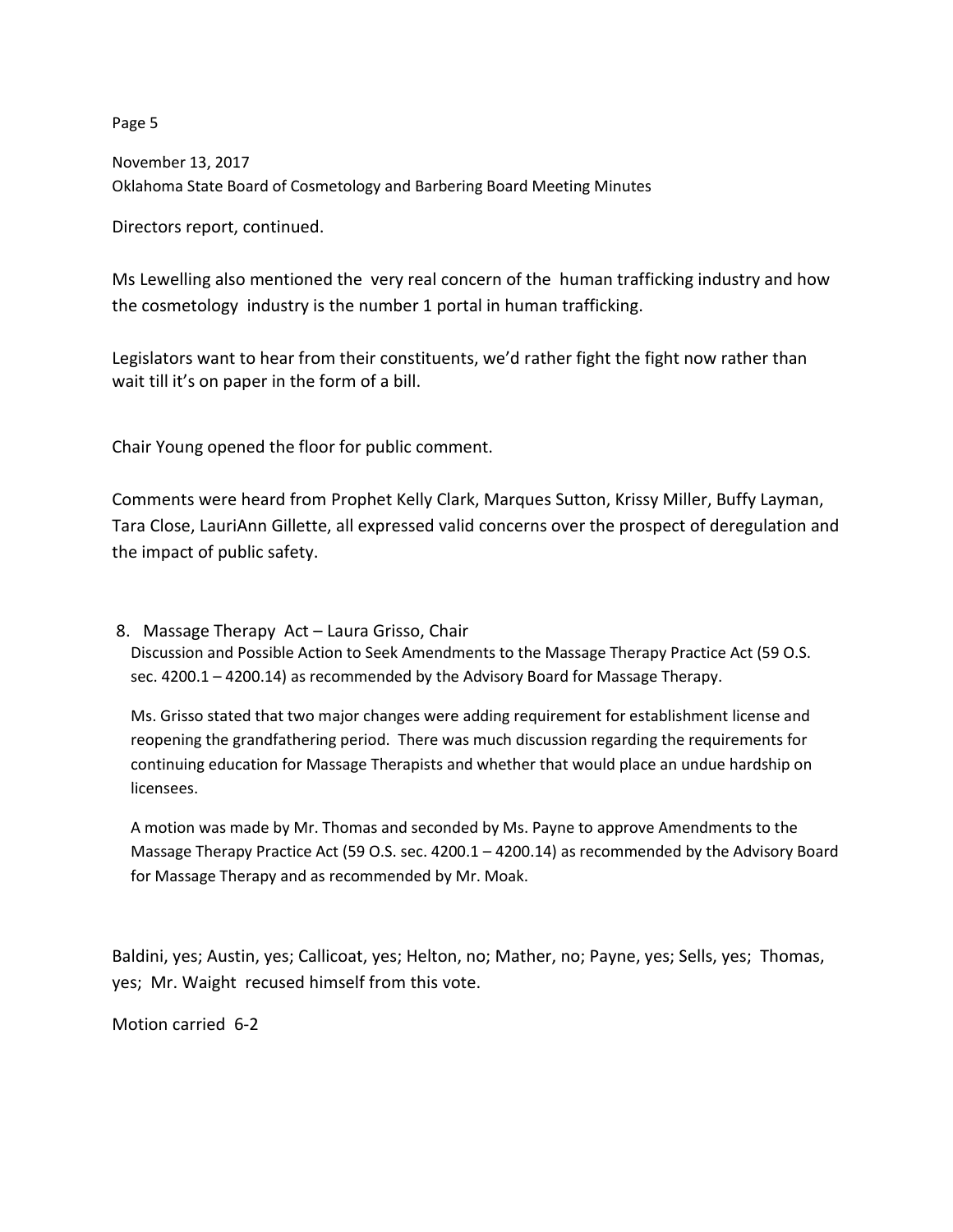November 13, 2017 Oklahoma State Board of Cosmetology and Barbering Board Meeting Minutes

**9.** Discussion and Possible Action to Approve the Establishment of Regularly

Scheduled OSBCB Meetings in 2018, every other month, 2<sup>nd</sup> Monday of the month at 10:00 am.

2018 dates would be as follows:

January 8, 2018 March 12, 2018 May 14, 2018 July 9, 2018 September 10, 2018 November 12, 2018

A motion was made by Mr. Helton and seconded by Ms. Austin to approve with corrected dates.

Baldini, yes; Austin, yes; Callicoat, yes; Helton, yes; Mather, yes; Payne, yes; Sells, yes; Waight, yes.

Motion carried.

NOTE: Mr. Thomas had to leave the meeting at 12:35 pm.

10. Discussion and Possible Action To Approve or Disapprove to allow for 'Specialty' schools (manicure/facial)

Chair Young emphasized this was on the agenda to generate discussion for future consideration. Currently anyone who wants to open a school and teach only the manicurist course or the facial course must have all the equipment and stations required for FULL cosmetology schools because that is how the rules read.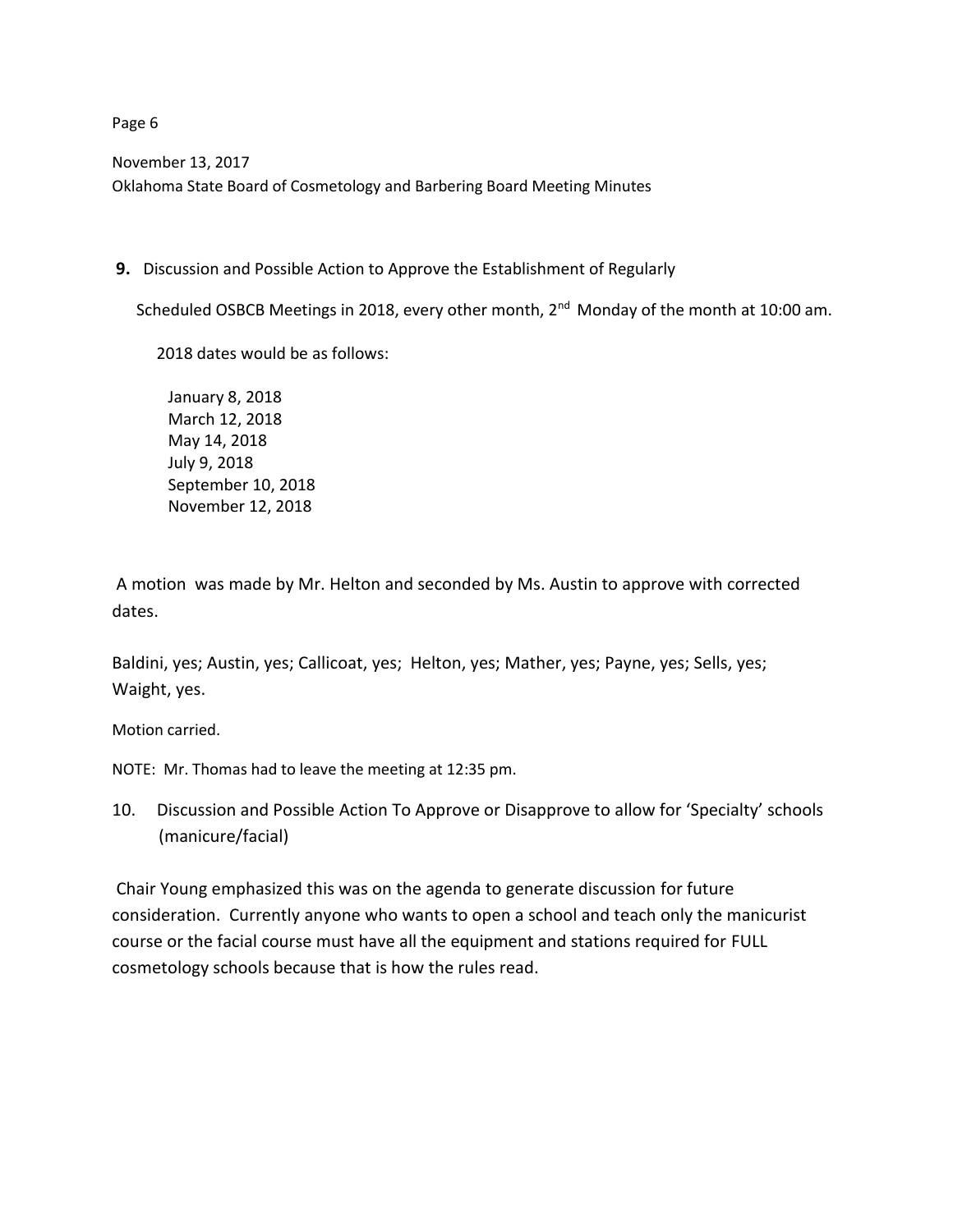November 13, 2017 Oklahoma State Board of Cosmetology and Barbering Board Meeting Minutes

11. Discussion and Possible Action to create Hair Cutting License

Again Chair Young emphasized this was on the agenda to generate discussion for future consideration to accommodate those who simply want to do hair and not chemicals or nails or facials.

12. Massage Therapy Rules– Laura Grisso, Chair Discussion and Possible Action to Publish Notice of Rulemaking Intent pursuant to 75 O.S. sec. 303 to amend permanent rules regarding massage therapy as recommended by the Advisory Board for Massage Therapy. The Board may consider, but is not limited to, the following rules under Chapter 20 of Title 175 of the Oklahoma Administrative Code:

| 175:20-5-1   | $175:20 - 5 - 2$ |
|--------------|------------------|
| 175:20-5-5   | 175:20-7-1       |
| $175:20-9-1$ | $175:20-9-2$     |
| 175:20-11-1  | 175:20-13-1      |

This item was tabled to a later date.

13. New Business Which Could Not Have Been Reasonably Foreseen Prior To Posting Of Meeting Agenda 25 O.S. (A) (9)

No new business was heard.

14. Chair young announced the meeting to be adjourned.